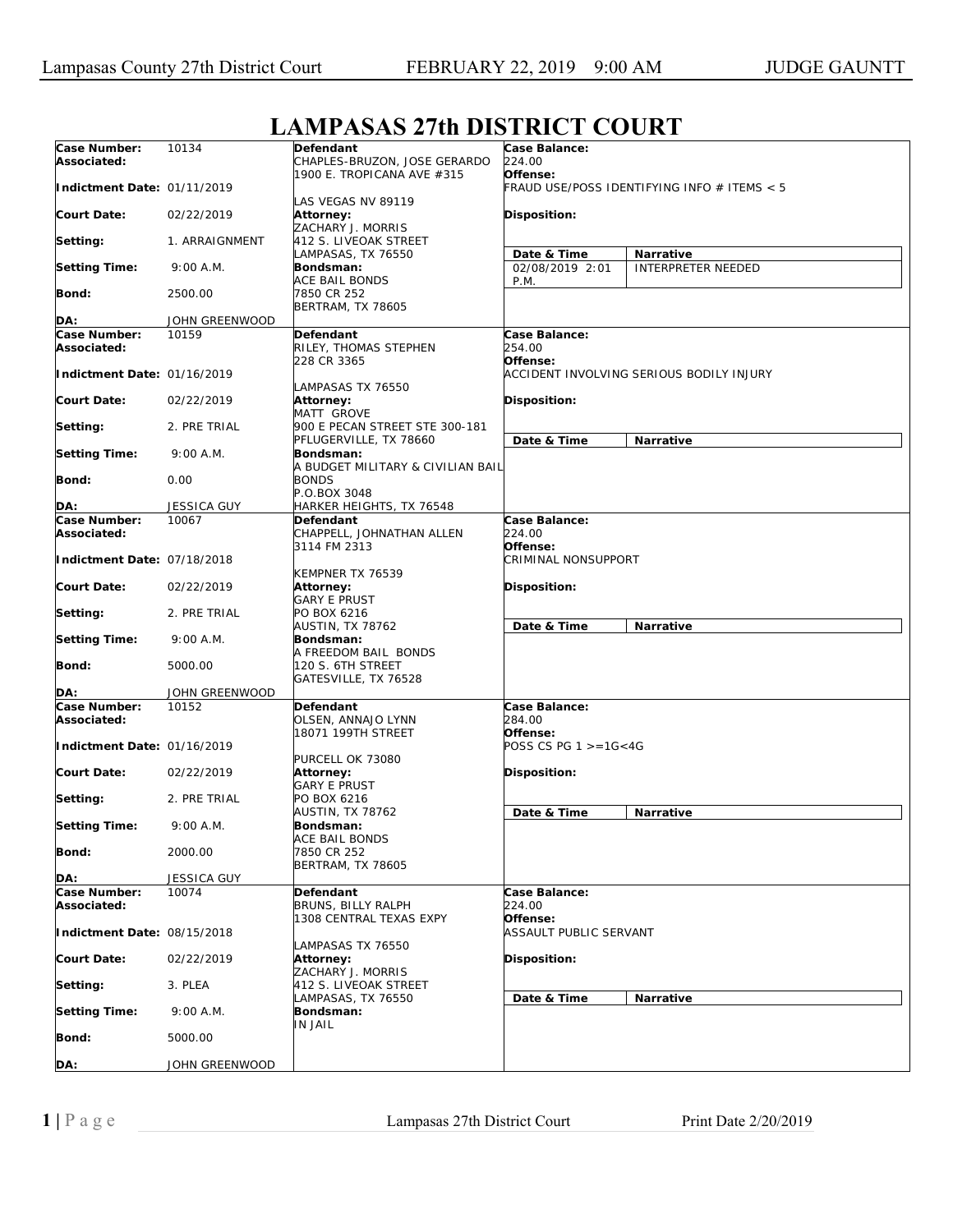| Case Number:<br>Associated: | 10017          | <b>Defendant</b><br>BRUNS, BILLY RALPH                       | Case Balance:<br>334.00                          |
|-----------------------------|----------------|--------------------------------------------------------------|--------------------------------------------------|
| Indictment Date: 04/11/2018 |                | 1308 CENTRAL TEXAS EXPY                                      | Offense:<br>POSS CS PG 1 <1G                     |
| <b>Court Date:</b>          | 02/22/2019     | LAMPASAS TX 76550<br>Attorney:<br>ZACHARY J. MORRIS          | Disposition:                                     |
| Setting:                    | 3. PLEA        | 412 S. LIVEOAK STREET                                        |                                                  |
| <b>Setting Time:</b>        | 9:00 A.M.      | LAMPASAS, TX 76550<br>Bondsman:                              | Date & Time<br>Narrative                         |
| Bond:                       | 2500.00        | <b>JIM TIMMONS</b><br>1508 W. COMMERCE<br>SAN SABA, TX 76877 |                                                  |
| DA:                         | JOHN GREENWOOD |                                                              |                                                  |
| Case Number:                | 10029          | Defendant                                                    | Case Balance:                                    |
| Associated:                 |                | NAVARRO, ADRIAN LOUIS<br>604 S WALNUT                        | 674.00<br>Offense:                               |
| Indictment Date: 05/16/2018 |                | LAMPASAS TX 76550                                            | AGG SEXUAL ASSAULT CHILD                         |
| <b>Court Date:</b>          | 02/22/2019     | <b>Attorney:</b><br>EDDIE G. SHELL                           | Disposition:                                     |
| Setting:                    | 3. PLEA        | 6000 NORTH HIGHWAY 281<br>MARBLE FALLS, TX 78654             | Date & Time<br><b>Narrative</b>                  |
| <b>Setting Time:</b>        | 9:00 A.M.      | Bondsman:<br>ALBERT SAENZ                                    |                                                  |
| Bond:                       | 0.00           | 611 S WATER<br><b>BURNET, TX 78611</b>                       |                                                  |
| DA:                         | JOHN GREENWOOD |                                                              |                                                  |
| Case Number:                | 10109          | Defendant                                                    | Case Balance:                                    |
| Associated:                 |                | GRIBBLE, CASSIDY CHRISTINE                                   | 224.00                                           |
| Indictment Date: 10/17/2018 |                | 4413 ABIGAIL DR                                              | Offense:<br>FORGERY FINANCIAL INSTRUMENT ELDERLY |
| Court Date:                 | 02/22/2019     | KILLEEN TX 76549<br><b>Attorney:</b><br>STEPHEN J DEBYE      | Disposition:                                     |
| Setting:                    | 3. PLEA        | PO BOX 2057<br><b>BELTON, TX 76513</b>                       | Date & Time<br>Narrative                         |
| <b>Setting Time:</b>        | 9:00 A.M.      | Bondsman:<br>CASH BOND                                       |                                                  |
| Bond:                       | 1500.00        |                                                              |                                                  |
| DA:                         | JESSICA GUY    |                                                              |                                                  |
| Case Number:<br>Associated: | 9974           | Defendant<br>TARDIF, CHRISTOPHER MICHAEL<br>2705 LINDSEY DR  | Case Balance:<br>224.00<br>Offense:              |
| Indictment Date: 02/14/2018 |                |                                                              | THEFT FROM PERSON ENH IAT                        |
| <b>Court Date:</b>          | 02/22/2019     | COPPERAS COVE TX 76522<br>Attorney:<br><b>GARY PRUST</b>     | Disposition:                                     |
| Setting:                    | 3. PLEA        | P.O. BOX 6216<br>AUSTIN, TX 78762                            | Date & Time<br>Narrative                         |
| <b>Setting Time:</b>        | 9:00 A.M.      | Bondsman:<br>A FREEDOM BAIL BONDS                            |                                                  |
| <b>Bond:</b>                | 20000.00       | 120 S. 6TH STREET<br>GATESVILLE, TX 76528                    |                                                  |
| DA:                         | JOHN GREENWOOD |                                                              |                                                  |
| Case Number:                | 9354           | Defendant                                                    | Case Balance:                                    |
| Associated:                 |                | TUMA, CRISTJYN JOSEPH                                        | 574.00                                           |
| Indictment Date: 03/18/2015 |                | 501SOUTH WALNUT STREET APT 5                                 | Offense:<br><b>SEXUAL ASSLT CHILD</b>            |
| <b>Court Date:</b>          | 02/22/2019     | LAMPASAS TX 76550<br>Attorney:<br>PAUL HARRELL               | Disposition:                                     |
| Setting:                    | 4. OPEN PLEA   | 412 S. LIVEOAK STREET                                        |                                                  |
| <b>Setting Time:</b>        | 9:00 A.M.      | LAMPASAS, TX 76550<br><b>Bondsman:</b>                       | Date & Time<br>Narrative                         |
| Bond:                       | 5000.00        | <b>JIM TIMMONS</b><br>1508 W. COMMERCE                       |                                                  |
| DA:                         | JOHN GREENWOOD | SAN SABA, TX 76877                                           |                                                  |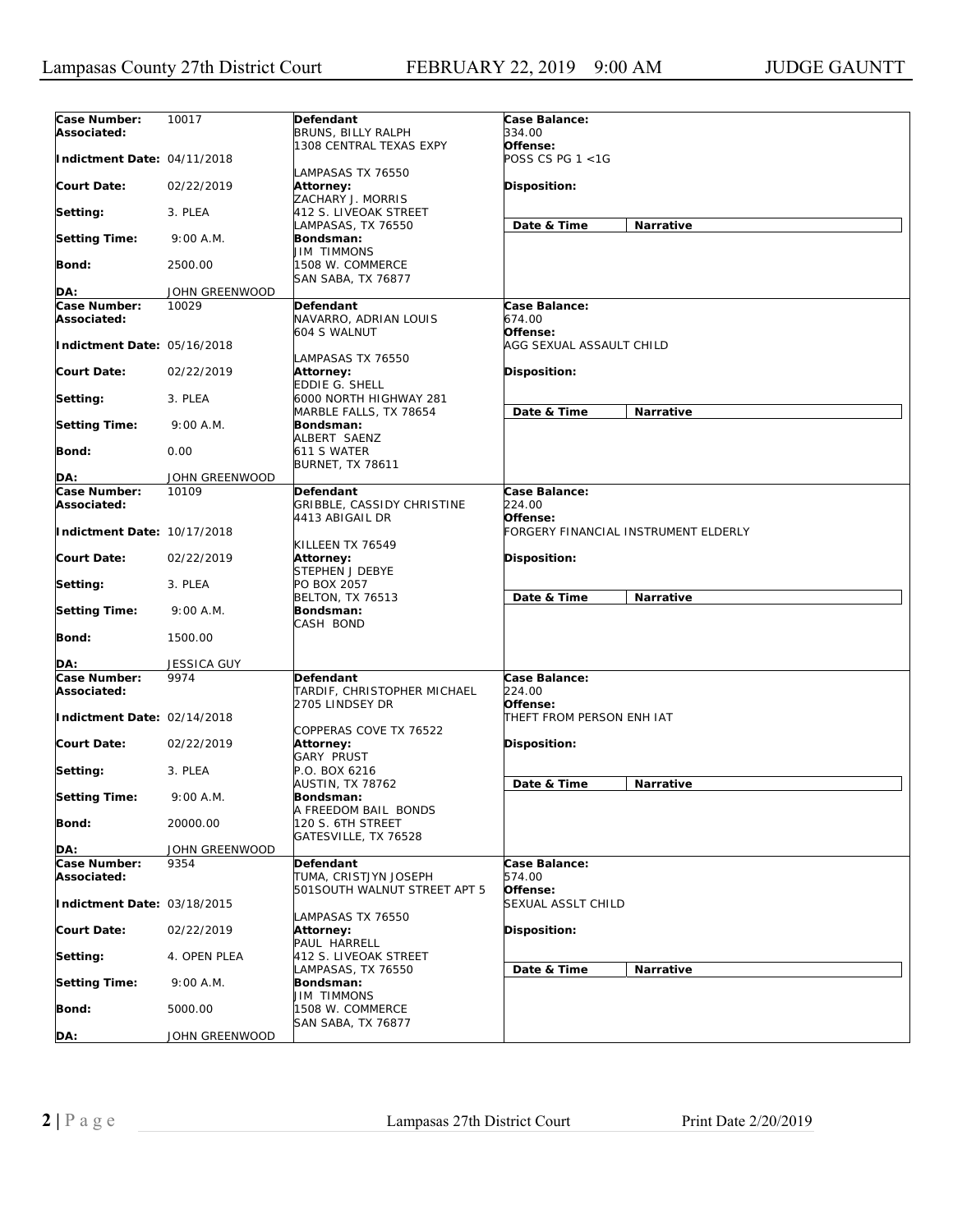| Case Number:<br>Associated: | 10045                          | Defendant<br>DIEDERICH, JOSHUA RYAN                               | Case Balance:<br>224.00                   |                                        |
|-----------------------------|--------------------------------|-------------------------------------------------------------------|-------------------------------------------|----------------------------------------|
| Indictment Date: 06/13/2018 |                                | 884 CO RD 3071                                                    | Offense:                                  | CONTINUOUS VIOLENCE AGAINST THE FAMILY |
| <b>Court Date:</b>          | 02/22/2019                     | LAMPASAS TX 76550<br>Attorney:<br>EDDIE G. SHELL                  | Disposition:                              |                                        |
| Setting:                    | 5. PUNISHMENT                  | 6000 NORTH HIGHWAY 281<br>MARBLE FALLS, TX 78654                  | Date & Time                               | Narrative                              |
| <b>Setting Time:</b>        | 9:00 A.M.                      | Bondsman:<br>PR BOND                                              |                                           |                                        |
| Bond:                       | 0.00                           |                                                                   |                                           |                                        |
| DA:                         | <b>JESSICA GUY</b>             |                                                                   |                                           |                                        |
| Case Number:                | 8711                           | Defendant                                                         | Case Balance:                             |                                        |
| Associated:                 |                                | SMITH, MICHAEL DOUGLAS<br>1029 TWIN MOUNTAIN ROAD                 | 130.00<br>Offense:                        |                                        |
| Indictment Date: 06/22/2011 |                                | COPPERAS COVE TX 76522                                            | $THEFT > = $1,500 < $20K$                 |                                        |
| <b>Court Date:</b>          | 02/22/2019                     | <b>Attorney:</b><br><b>NO ATTORNEY</b>                            | <b>Disposition:</b>                       |                                        |
| Setting:                    | ADJUDICATION<br>ANNOUNCEMENT   |                                                                   | Date & Time                               | Narrative                              |
| <b>Setting Time:</b>        | 9:00 A.M.                      | Bondsman:                                                         |                                           |                                        |
| Bond:                       | 10000.00                       | A FREEDOM BAIL BONDS<br>120 S. 6TH STREET<br>GATESVILLE, TX 76528 |                                           |                                        |
| DA:                         | JOHN GREENWOOD                 |                                                                   |                                           |                                        |
| Case Number:                | 9392                           | Defendant                                                         | Case Balance:                             |                                        |
| Associated:                 |                                | BANKSTON, LANDON RAY<br>1306 EASTWIND                             | 359.00<br>Offense:                        |                                        |
| Indictment Date: 05/13/2015 |                                | <b>EARLY TX 76802</b>                                             | POSS CS PG 2 >= 4G<400G                   |                                        |
| <b>Court Date:</b>          | 02/22/2019                     | Attorney:<br>PAUL HARRELL                                         | <b>Disposition:</b>                       |                                        |
| Setting:                    | ADJUDICATION<br>ANNOUNCEMENT   | 412 S. LIVEOAK STREET<br>LAMPASAS, TX 76550                       | Date & Time                               | <b>Narrative</b>                       |
| <b>Setting Time:</b>        | 9:00 A.M.                      | Bondsman:<br><b>FREEDOM BAIL BONDS</b>                            |                                           |                                        |
| <b>Bond:</b>                | 2500.00                        | 900 CONGRESS AVE SUITE M-150<br>AUSTIN, TX 78701                  |                                           |                                        |
| DA:                         | <b>JESSICA GUY</b>             |                                                                   |                                           |                                        |
| Case Number:<br>Associated: | 9173                           | Defendant<br><b>GROVES, REAGAN LEE</b><br><b>N US HWY 281</b>     | Case Balance:<br>229.00<br>Offense:       |                                        |
| Indictment Date: 03/19/2014 |                                | LAMPASAS TX 76550                                                 | PROH WEAPON                               |                                        |
| <b>Court Date:</b>          | 02/22/2019                     | Attorney:<br>EDDIE G. SHELL                                       | Disposition:                              |                                        |
| Setting:                    | ADJUDICATION<br>ANNOUNCEMENT   | 6000 NORTH HIGHWAY 281<br>MARBLE FALLS, TX 78654                  | Date & Time                               | Narrative                              |
| <b>Setting Time:</b>        | 9:00 A.M.                      | Bondsman:<br><b>EDDIE SHELL</b>                                   |                                           |                                        |
| <b>Bond:</b>                | 2500.00                        | 6000 N HWY 281<br>GRANITE SHOALS, TX 78654                        |                                           |                                        |
| DA:                         | JOHN GREENWOOD                 |                                                                   |                                           |                                        |
| Case Number:<br>Associated: | 9292                           | Defendant<br>JOHNSON, JOHNNA DENAY                                | Case Balance:<br>424.00                   |                                        |
| Indictment Date: 11/12/2014 |                                | 600 JOSEPHINE ST                                                  | Offense:<br>FRAUD DEL CS/PRESCRIPT SCH II |                                        |
| <b>Court Date:</b>          | 02/22/2019                     | BURNET TX 78611<br><b>Attorney:</b><br>PAUL HARRELL               | Disposition:                              |                                        |
| Setting:                    | ADJUDICATION<br><b>HEARING</b> | 412 S. LIVEOAK STREET<br>LAMPASAS, TX 76550                       | Date & Time                               | Narrative                              |
| <b>Setting Time:</b>        | 9:00 A.M.                      | Bondsman:<br>IN JAIL                                              |                                           |                                        |
| Bond:                       | 0.00                           |                                                                   |                                           |                                        |
| DA:                         | JESSICA GUY                    |                                                                   |                                           |                                        |